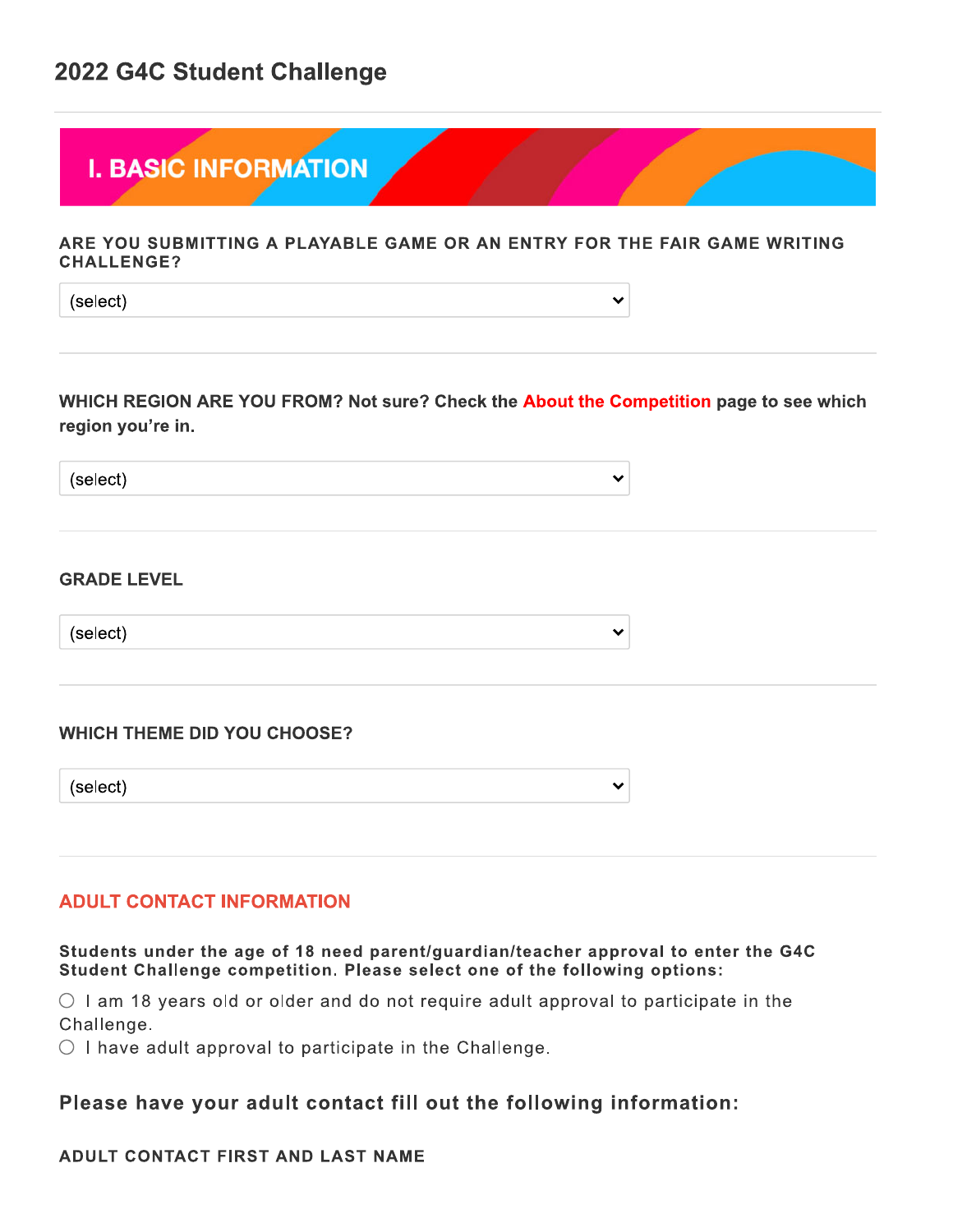#### **ADULT CONTACT EMAIL ADDRESS**

#### **RELATIONSHIP TO STUDENT**

Select

 $\Box$  By checking this box, I give my permission for the student(s) on this submission form to enter the G4C Student Challenge competition.

## **LOCATION AND SCHOOL**

#### **CITY**

**STATE** 

**ZIP CODE** 

#### **NAME OF YOUR SCHOOL**

#### WHAT TYPE OF SCHOOL DO YOU ATTEND?

Select

 $\checkmark$ 

 $\checkmark$ 

#### HOW DID YOU HEAR ABOUT THIS COMPETITION?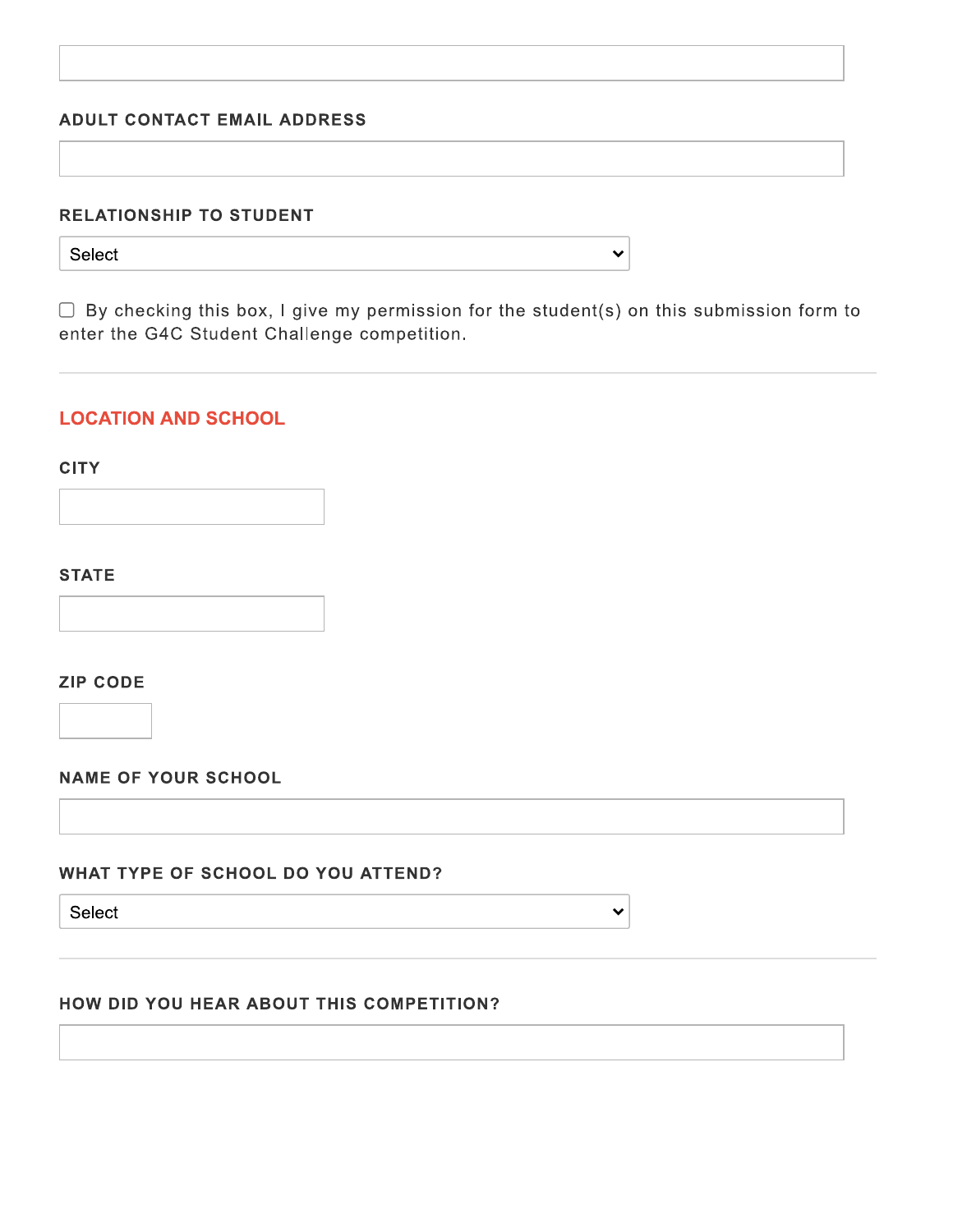# II. TELL US ABOUT YOURSELF!

### (OPTIONAL) CREATE A "GAME STUDIO" NAME FOR YOURSELF/YOUR TEAM

#### DID YOU CREATE THE GAME AS AN INDIVIDUAL (BY YOURSELF) OR WITH A TEAM (WORKED WITH OTHER STUDENTS)?

Teams are required to select one 'team leader' who is responsible for completing this submission form on behalf of the entire team.

- $\bigcirc$  Individual
- $\bigcirc$  Team



#### **TITLE OF GAME:**

For the Fair Game Writing Challenge, this refers to the title of your Poem.

#### WHICH GAME DESIGN PLATFORM/TOOL DID YOU USE TO CREATE YOUR GAME?

- $\bigcirc$  Scratch
- $\circ$  Unity
- $\circ$  Twine
- $\bigcirc$  Python
- $\circ$  CoSpaces
- Minecraft: Education Edition
- $\bigcirc$  Other

#### **GAME URL (WEBSITE LINK TO YOUR GAME)**

After you enter the URL, select "Open link in new window" to verify that it is the correct game URL. Broken or incorrect URLs will result in your game being disqualified from the competition.

## **SCRATCH REMIX**

If your game is a Scratch remix, please include the URL of the original game.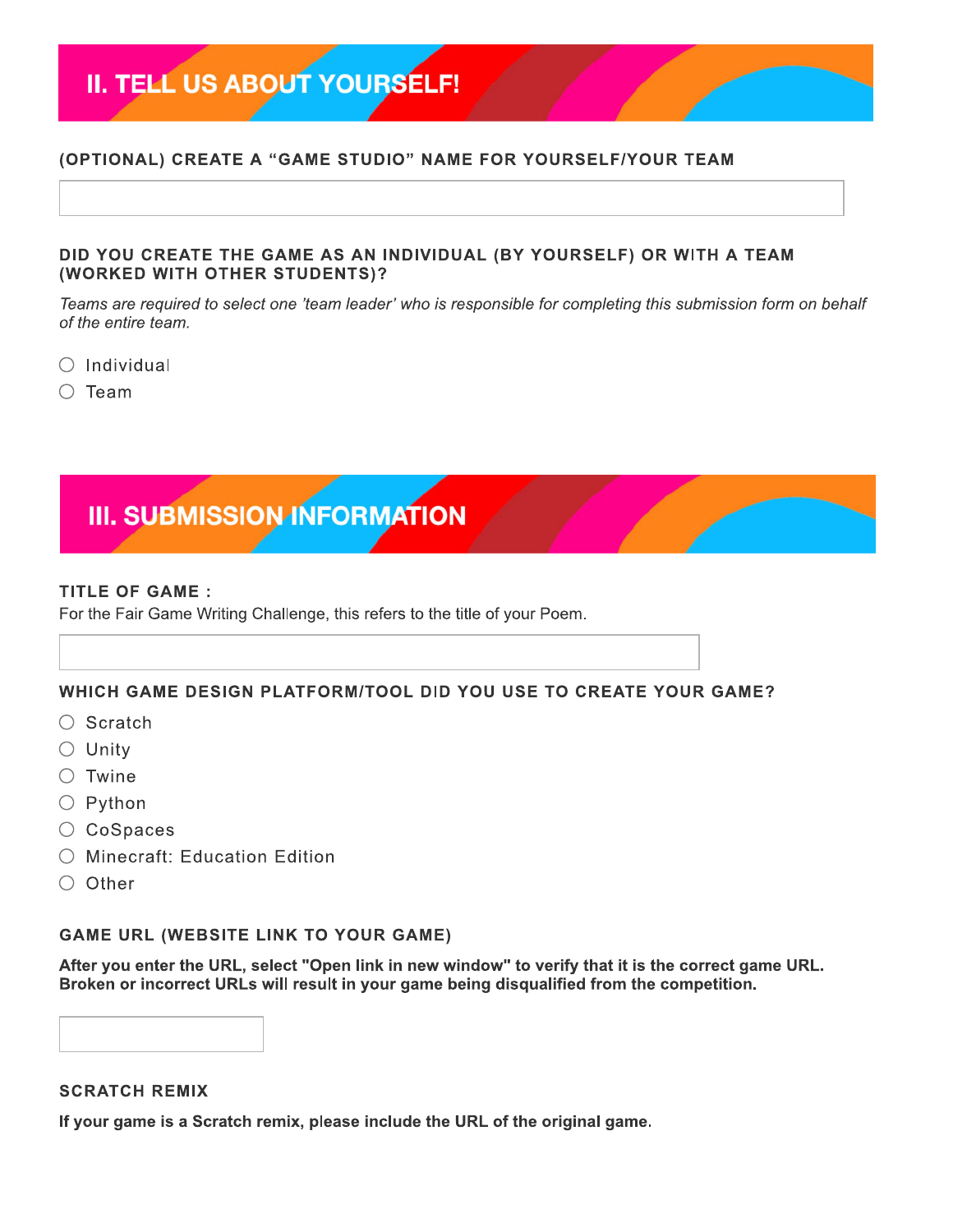#### **SHORT DESCRIPTION OF YOUR GAME**

Please share a short description of your game.

Character count: 0 / 300

## HOW DO PLAYERS LEARN ABOUT THE THEME IN THE GAME:

Character count: 0 / 300

#### WHAT INSPIRED YOU TO MAKE A GAME ABOUT THIS THEME? WHY IS IT IMPORTANT TO YOU? Character count: 0 / 300

#### (OPTIONAL) PLEASE LIST ANY OTHER TOOLS YOU USED TO CREATE YOUR GAME (EX: **SOUND OR GRAPHIC DESIGN SOFTWARE)** Character count: 0 / 200

#### (OPTIONAL) PLEASE SHARE MATERIALS YOU WOULD LIKE JUDGES TO REVIEW IN ADDITION TO YOUR GAME (EX: ART, STORYBOARD, DESIGN DOCUMENT, INSTRUCTIONS,  $ETC.$

Do you want to upload additional materials for judges to review?

○ Yes (Clear Selection)

 $\bigcirc$  No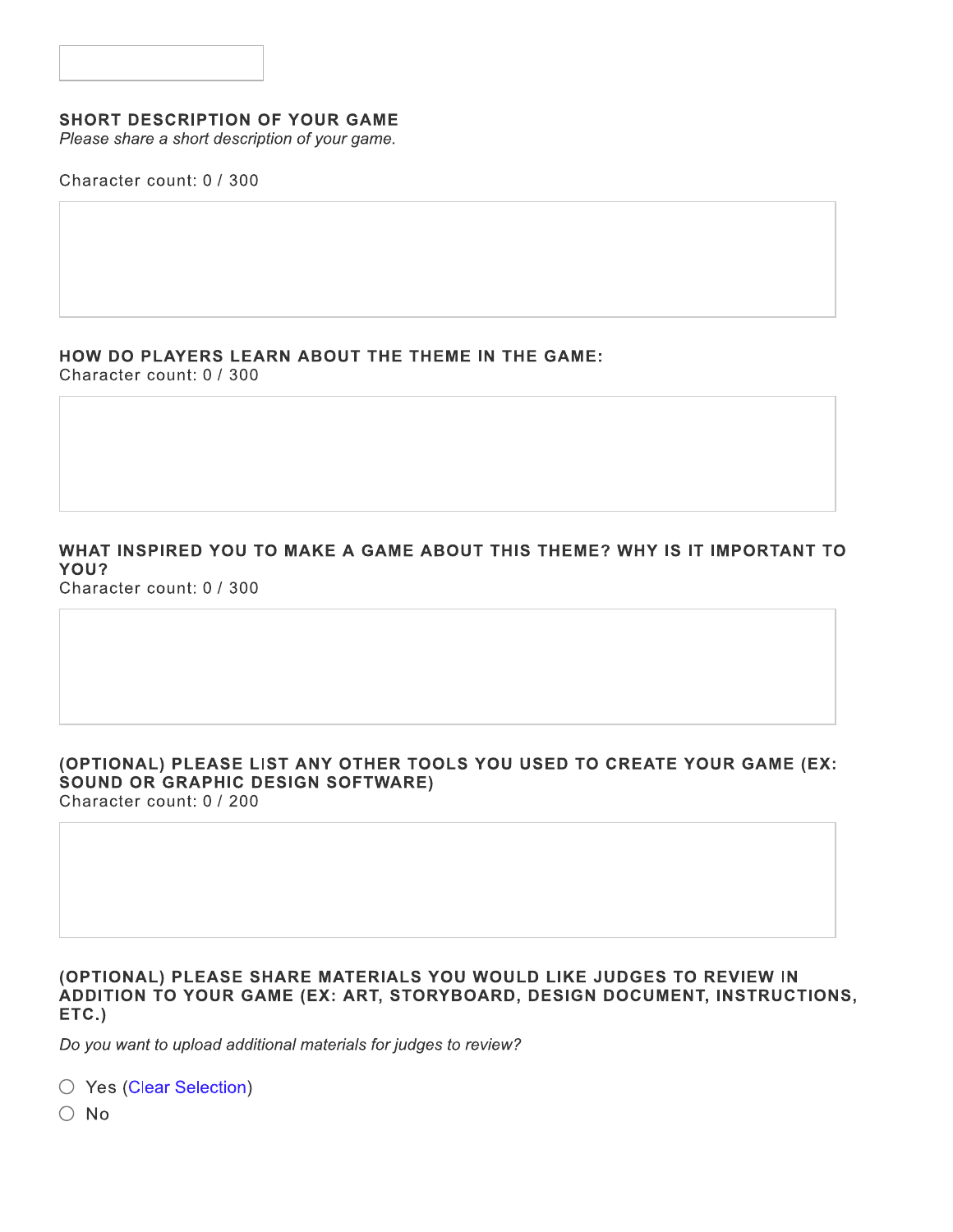## IV. SPECIAL AWARD CATEGORIES

Students have the option of having their game considered for additional award categories:

- Game Accessibility Challenge (games that include accessibility features)
- XR Innovation Challenge (games made for augmented or virtual reality)
- Made With Unity Award (games created in the Unity design platform)

If you are not interested in having your game compete in one or more of these, please select "no" in response to the below question(s), and then skip to the end of the entry form.

## DO YOU WANT TO ENTER THE GAME ACCESSIBILITY CHALLENGE?

- $\bigcirc$  Yes
- $\bigcirc$  No

### **GAME ACCESSIBILITY CHALLENGE**

Describe the accessibility features included in your game and how the design supports the gameplay experience for players with one or more different types of disabilities (visual, auditory, motor, and/or cognitive/learning).

- Identify the needs and abilities you are designed for
- Which design features did you include in your game to make it accessible?
- How do these features support the gameplay experience for players with different types of disabilities?

Your description can be formatted as bullet points or in an essay format; please limit your response to 500 words or less.

Word count: 0 / 500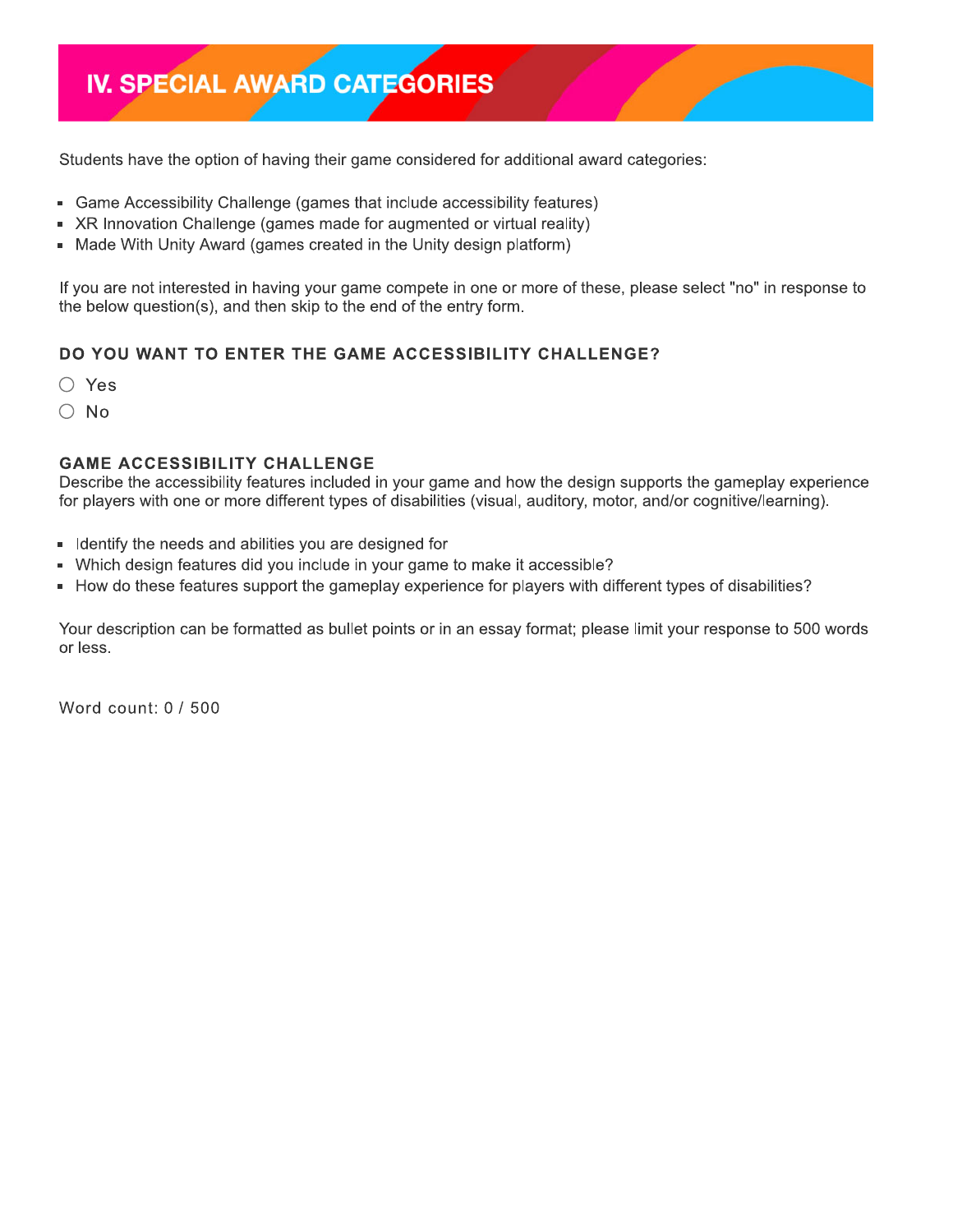## DO YOU WANT TO ENTER THE XR INNOVATION CHALLENGE?

 $\bigcirc$  Yes

 $\bigcirc$  No

#### XR INNOVATION CHALLENGE

Is your game designed for augmented reality (AR) or virtual reality (VR)? Describe how AR or VR enhances the experience of playing your game. Why did you choose to make a game for AR/VR? Please limit your response to 500 words or less.

Word count: 0 / 500